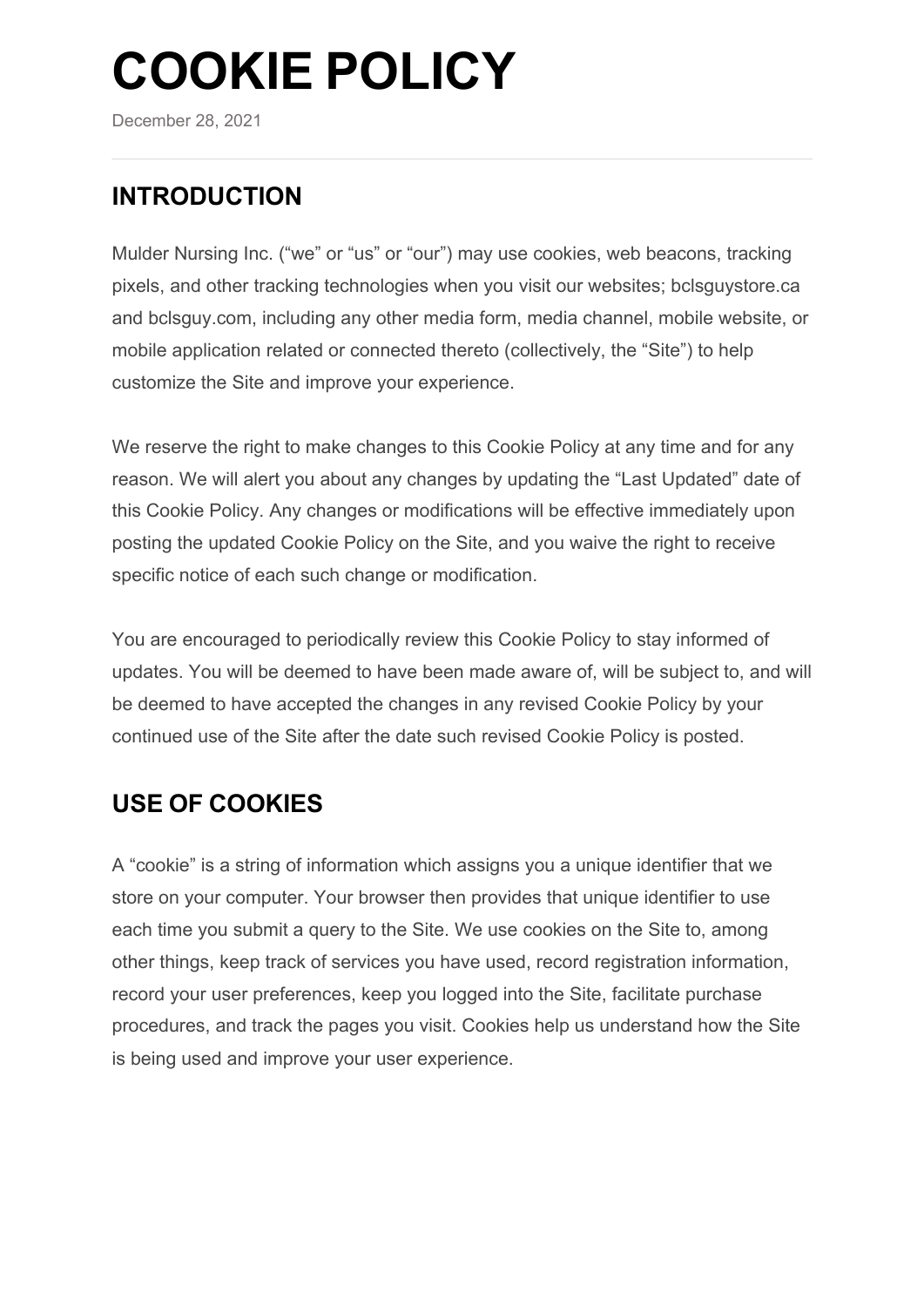## **TYPES OF COOKIES**

The following types of cookies may be used when you visit the Site:

#### **Advertising Cookies**

Advertising cookies are placed on your computer by advertisers and ad servers in order to display advertisements that are most likely to be of interest to you. These cookies allow advertisers and ad servers to gather information about your visits to the Site and other websites, alternate the ads sent to a specific computer, and track how often an ad has been viewed and by whom. These cookies are linked to a computer and do not gather any personal information about you.

#### **Analytics Cookies**

Analytics cookies monitor how users reached the Site, and how they interact with and move around once on the Site. These cookies let us know what features on the Site are working the best and what features on the Site can be improved.

#### **Our Cookies**

Our cookies are "first-party cookies" and can be either permanent or temporary. These are necessary cookies, without which the Site won't work properly or be able to provide certain features and functionalities. Some of these may be manually disabled in your browser but may affect the functionality of the Site.

#### **Personalization Cookies**

Personalization cookies are used to recognize repeat visitors to the Site. We use these cookies to record your browsing history, the pages you have visited, and your settings and preferences each time you visit the Site.

#### **Security Cookies**

Security cookies help identify and prevent security risks. We use these cookies to authenticate users and protect user data from unauthorized parties.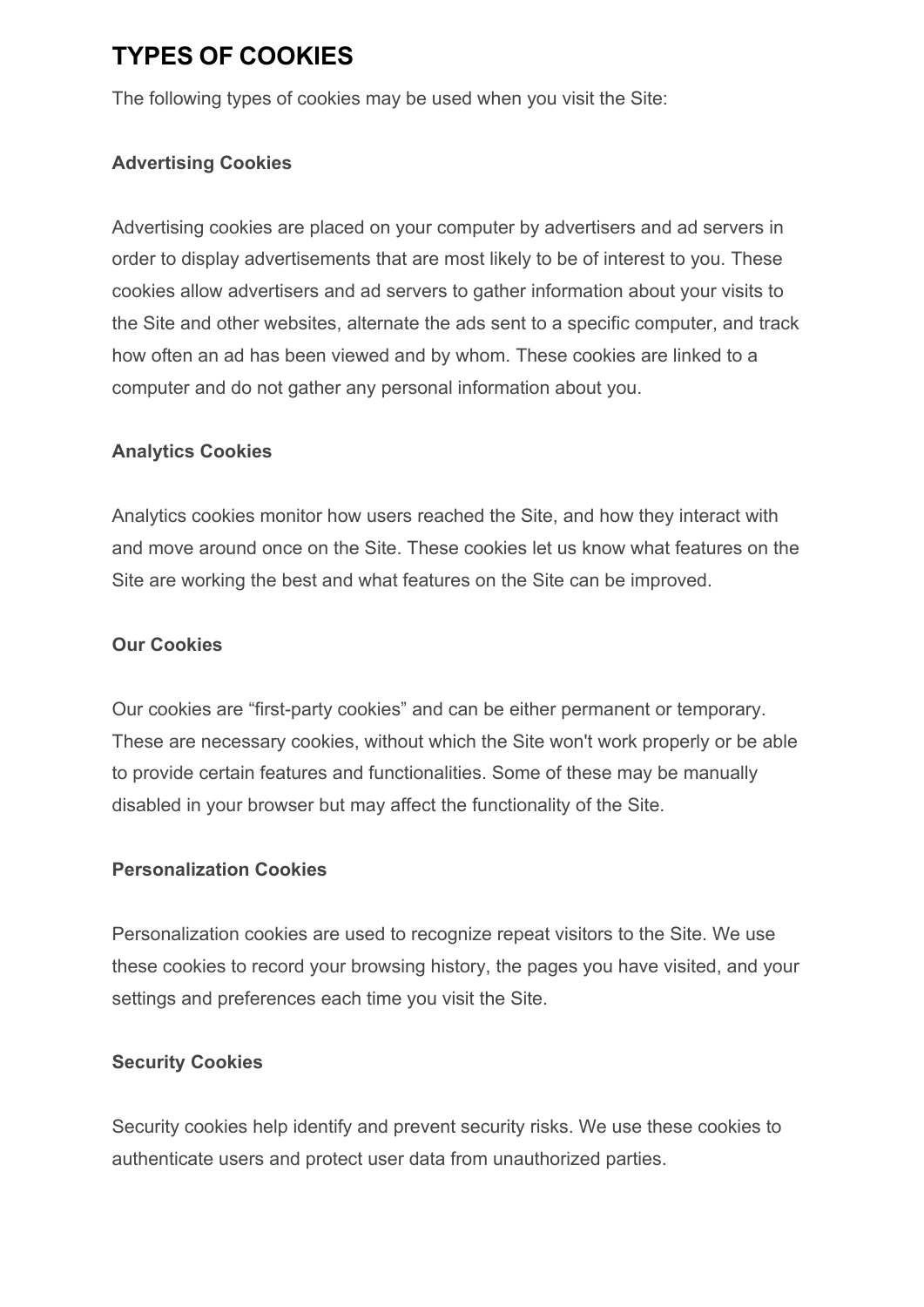#### **Site Management Cookies**

Site management cookies are used to maintain your identity or session on the Site so that you are not logged off unexpectedly, and any information you enter is retained from page to page. These cookies cannot be turned off individually, but you can disable all cookies in your browser.

#### **Third-Party Cookies**

Third-party cookies may be place on your computer when you visit the Site by companies that run certain services we offer. These cookies allow the third parties to gather and track certain information about you. These cookies can be manually disabled in your browser.

## **CONTROL OF COOKIES**

Most browsers are set to accept cookies by default. However, you can remove or reject cookies in your browser's settings. Please be aware that such action could affect the availability and functionality of the Site.

For more information on how to control cookies, check your browser or device's settings for how you can control or reject cookies.

## **OTHER TRACKING TECHNOLOGIES**

In addition to cookies, we may use web beacons, pixel tags, and other tracking technologies on the Site to help customize the Site and improve your experience. A "web beacon" or "pixel tag" is tiny object or image embedded in a web page or email. They are used to track the number of users who have visited particular pages and viewed emails and acquire other statistical data. They collect only a limited set of data, such as a cookie number, time and date of page or email view, and a description of the page or email on which they reside. Web beacons and pixel tags cannot be declined. However, you can limit their use by controlling the cookies that interact with them.